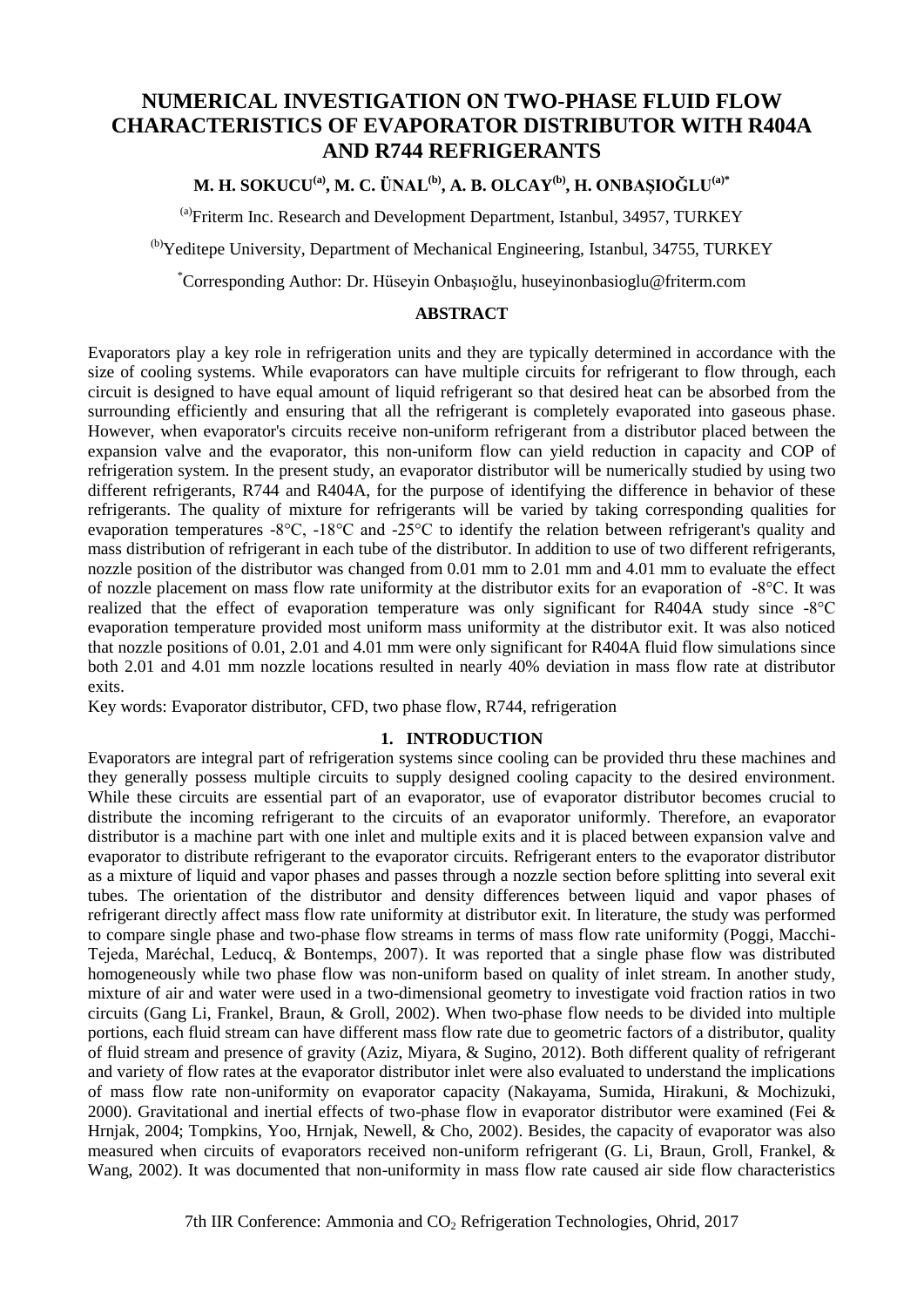and 6% decrease in heat transfer rate implying the importance of uniform mass flow rate in each circuit of evaporator. Similarly, non-uniform mass flow rate distribution in evaporator circuits was studied and 10-15% decrease in coefficient of performance (COP) was determined (Kim, Braun, & Groll, 2009). The maldistribution in mass flow rate negatively affects heat transfer rate and pressure drop (Balasubramaniam, Ramé, Kizito, & Kassemi, 2006).

In the present study, motivated by the importance of uniform mass flow distribution in an evaporator distributor, a three dimensional computational fluid dynamics model was designed and generated. Two different working fluids, namely R404A and R744, were selected to identify the effect of working fluid on mass flow rate uniformity at several evaporation temperatures which in turn results in variation of quality of the fluid entering the distributor. Besides, a nozzle of a distributor was moved to several positions to determine how nozzle position affected mass flow rate distribution in exit tubes of the evaporator distributor for both R404A and R744.

#### **2. MATERIALS AND METHODS**

#### **2.1. Geometry of an evaporator distributor**

An evaporator distributor used in a commercial refrigeration system was selected to be studied to evaluate the mass flow rate distribution at the exit tubes of the distributor. Figure 1(a) shows isometric view of the evaporator distributor and sectional view of the distributor is given in Figure 1(b). As it can be seen, there is one inlet and 9 exits in the distributor.



# **2.2. Numerical model**

A three-dimensional computational fluid dynamics model (CFD) was generated based on the solid model shown in Figure 1. Three different distributor geometries were obtained by changing the distance between apex of distributor conical member and nozzle outlet to evaluate the effect of distance on mass flow rate distribution at the distributor exit tubes. Specifically, distances were set to be 0.01 mm, 2.01 mm and 4.01 mm. Two common working fluids, namely *R404A* and *CO2,* were utilized in the models as refrigerants. The CFD model was prepared for two-phase flow computations with ANSYS CFX© and segregated flow model was employed for the computational domain since liquid - vapor mixture would be separated from each other before entering into the distributor due to the density differences. Mass flow rates of fluid streams were defined as bulk mass flow rate to inlet areas and static pressure was entered to be 0 Pa at the outlet. Gravitational acceleration was activated and it was taken to be 9.81 m/s<sup>2</sup> in the +z direction. Reynolds number for the fluid flow in the distributor was much larger than the critical Reynolds number; therefore, flow was completely turbulent and  $k-\epsilon$  turbulence model was employed for the two phase flow simulations (Equation & Models, 1993; Wilcox, 1993). This model is preferred because of its quickness and robustness compared to k- $\omega$  turbulence model. k-  $\varepsilon$  model equations are:

$$
\frac{\partial}{\partial t}(\rho_m k) + \nabla * (\rho_m \vec{\nu}_m k) = \nabla * \left(\frac{\mu_{t,m}}{\sigma_k} \nabla k\right) + G_{k,m} - \rho_m * \varepsilon \tag{1}
$$

$$
\frac{\partial}{\partial t} \left( \rho_m \varepsilon \right) + \nabla \ast \left( \rho_m \vec{v}_m \varepsilon \right) = \nabla \ast \left( \frac{\mu_{t,m}}{\sigma_{\varepsilon}} \nabla \varepsilon \right) + \frac{\varepsilon}{k} \left( C_{1\varepsilon} G_{k,m} - C_{2\varepsilon} \rho_m \right) \tag{2}
$$

Where the  $\rho_m$  is the mixture density and  $\vec{v}_m$  is the velocity that are calculated from,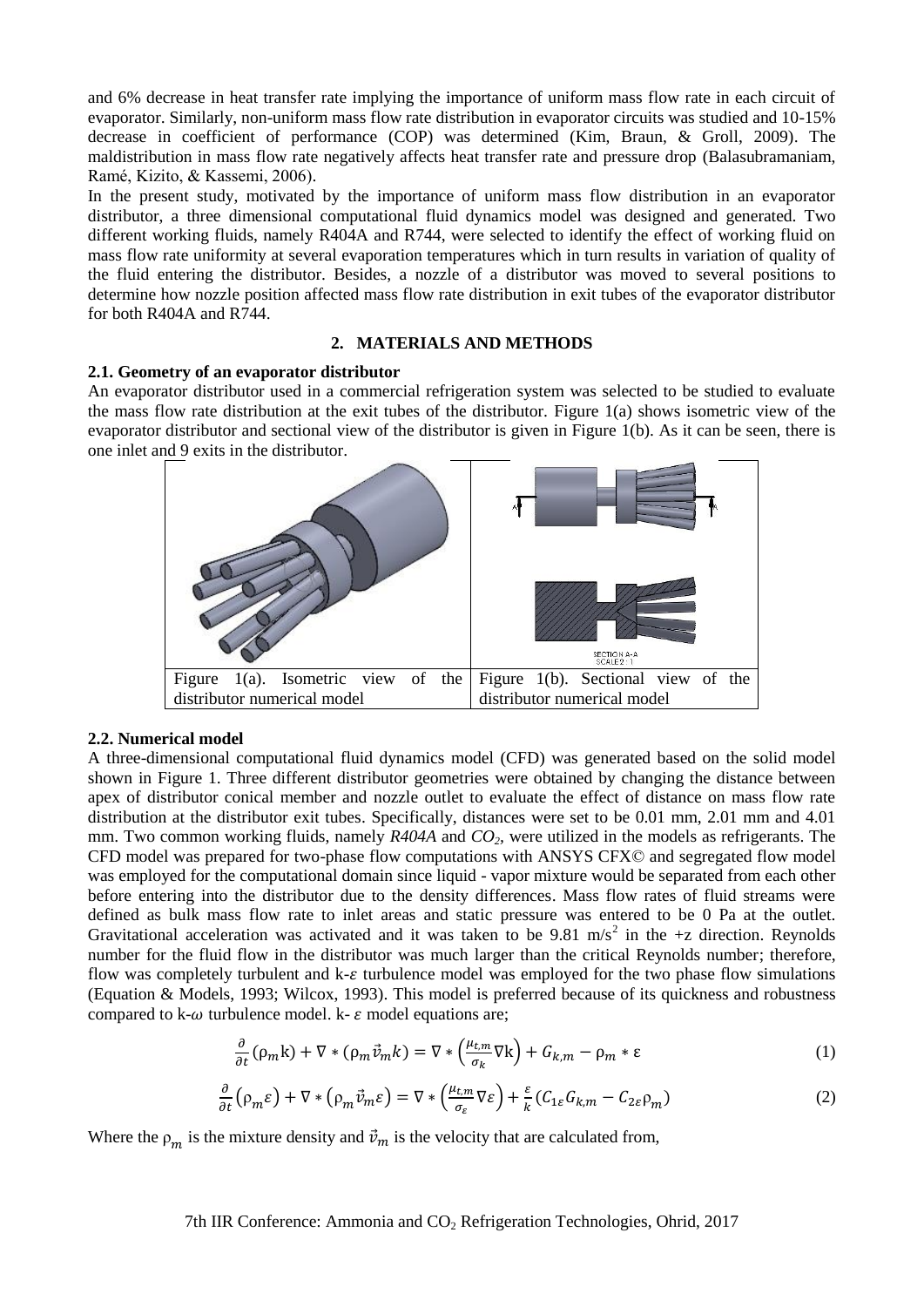$$
\vec{\nu}_m = \frac{\sum_{i=1}^N \alpha_i \rho_i \vec{\nu}_i}{\sum_{i=1}^N \alpha_i \rho_i} \tag{3}
$$

Where,  $\rho_m = \sum_{i=1}^{N} \alpha_i \rho_i$ ,  $\mu_{t,m} = \rho_m C_\mu \frac{k^2}{\varepsilon}$  $\frac{\epsilon^2}{\epsilon}$  and  $G_{k,m} = \mu_{t,m} (\nabla \vec{v}_m + (\nabla \vec{v}_m)^T) / (\nabla \vec{v}_m)$ . The constants are determined to be  $C_{\mu} = 0.09$ ;  $\sigma_{\epsilon} = 1.30$ ;  $\sigma_{k} = 1.00$ ;  $C_{1\epsilon} = 1.44$ ;  $C_{2\epsilon} = 1.92$ . Details of the void fraction (i.e., ratio of gas flow area over total flow area) calculations using Zivi and Fauske correlations, two-phase flow and separated model equations were provided by (Sökücü, 2016). Three different evaporation temperatures of -8°C, -18°C and -25°C were chosen to study for R404A while 40°C was set for condensation temperature. Similarly, evaporation temperatures were selected to be -8°C, -18°C and -25°C for CO2 while condensation temperatures were  $-8^{\circ}C$ ,  $-8^{\circ}C$  and  $10^{\circ}C$ , respectively assuming a subcritical cycle. The simulations were performed for the same thermodynamic properties at -8°C evaporation temperature as shown in Table 1 and presuming that the coolers are performing the same thermal cooling capacity for the sake of comparing at similar practical conditions.

|                                                        | <b>R404A</b> | CO <sub>2</sub> |
|--------------------------------------------------------|--------------|-----------------|
| $T_{evap}$ <sup>[o</sup> C]                            | $-8$         | $-8$            |
| $T_{cond}[^{o}C]$                                      | 40           | 10              |
| $T_{superheat}$ [ $^{\circ}$ C]                        | 5.2          | 5.2             |
| $T_{\text{subcooling}}[^{\circ}C]$                     | 10           | $\mathbf{1}$    |
| $P_{evap}$ [kPa]                                       | 464.2        | 2800            |
| $\mathbf{X}$                                           | 0.328        | 0.164           |
| inlet diameter                                         | 19 mm        | $19 \text{ mm}$ |
| $A_{\text{distinct}}(m^2)$                             | 0.000283529  | 0.000283529     |
| $m$ [kg/s]                                             | 0.0424       | 0.023718        |
| $m_{gas}$ (kg/s)                                       | 0.0139072    | 0.003889752     |
| $m_{liquid} (kg/s)$                                    | 0.0284928    | 0.019828248     |
| $\rho_{\rm gas}$ (kg/m <sup>3</sup> )                  | 23.47        | 75.75           |
| $\rho_{\text{liquid}}$ (kg/m <sup>3</sup> )            | 1180         | 972.6           |
| Dynamic viscosity [Pa·s] lq                            | 1.97E-04     | 1.20E-04        |
| Dynamic viscosity [Pa·s] gas                           | 1.11E-05     | 1.40E-05        |
| Kinematic viscosity [m2/s] lq                          | 8.37E-06     | 1.58E-06        |
| Kinematic viscosity [m2/s] gas                         | 4.72E-07     | 1.85E-07        |
| Thermal conductivity $[W/(m \cdot K)]$                 | 8.26E-02     | 1.42E-01        |
| Surface tension, $\sigma_{\text{gas-liquid}}$ (N/m)    | 0.00455      | 0.01145         |
| Molar mass (kg/kmol)                                   | 97.6         | 44              |
| V Gas volumetric flow $(m^3/s)$                        | 0.000592552  | 5.13499E-05     |
| (V)Liquid volumetric flow $(m^3/s)$                    | 2.41464E-05  | 2.03868E-05     |
| (V)Total volumetric flow $(m^3/s)$                     | 0.000616699  | 7.17367E-05     |
| G (total mass flux) ( $\text{kgm}^2/\text{s}$ )        | 149.5439244  | 83.652896183    |
| $\beta_{\text{Volumetric Dryness}}$                    | 0.960845639  | 0.715810107     |
| $\alpha$ (void fraction, armand)                       | 0.800384418  | 0.596269820     |
| $\alpha$ (void fraction, zivi)                         | 0.869262434  | 0.518223787     |
| $\alpha$ (void fraction, fauske)                       | 0.775829981  | 0.412777531     |
| $\alpha$ (void fraction, mean)                         | 0.815158944  | 0.509090379     |
| $V_{\text{gasuperficialvelocity}} (m/s)$               | 2.089919352  | 0.181109901     |
| $V_{\text{liquidsuperficialvelocity}}\left(m/s\right)$ | 0.085163998  | 0.071903991     |
| $V_{\text{gas}$ mean velocity $(m/s)$                  | 2.563818219  | 0.355751961     |
| $V_{liquidmean velocity}$ (m/s)                        | 0.460741783  | 0.146470934     |
| $A_{\text{distributed}}(m^2)$                          | 5.24078E-05  | 0.000139187     |
| $A_{\text{distributed gas}} (m^2)$                     | 0.000231121  | 0.000144342     |

Table 1. Thermodynamic properties at -8°C evaporation temperature for *R404A* and *CO<sup>2</sup>*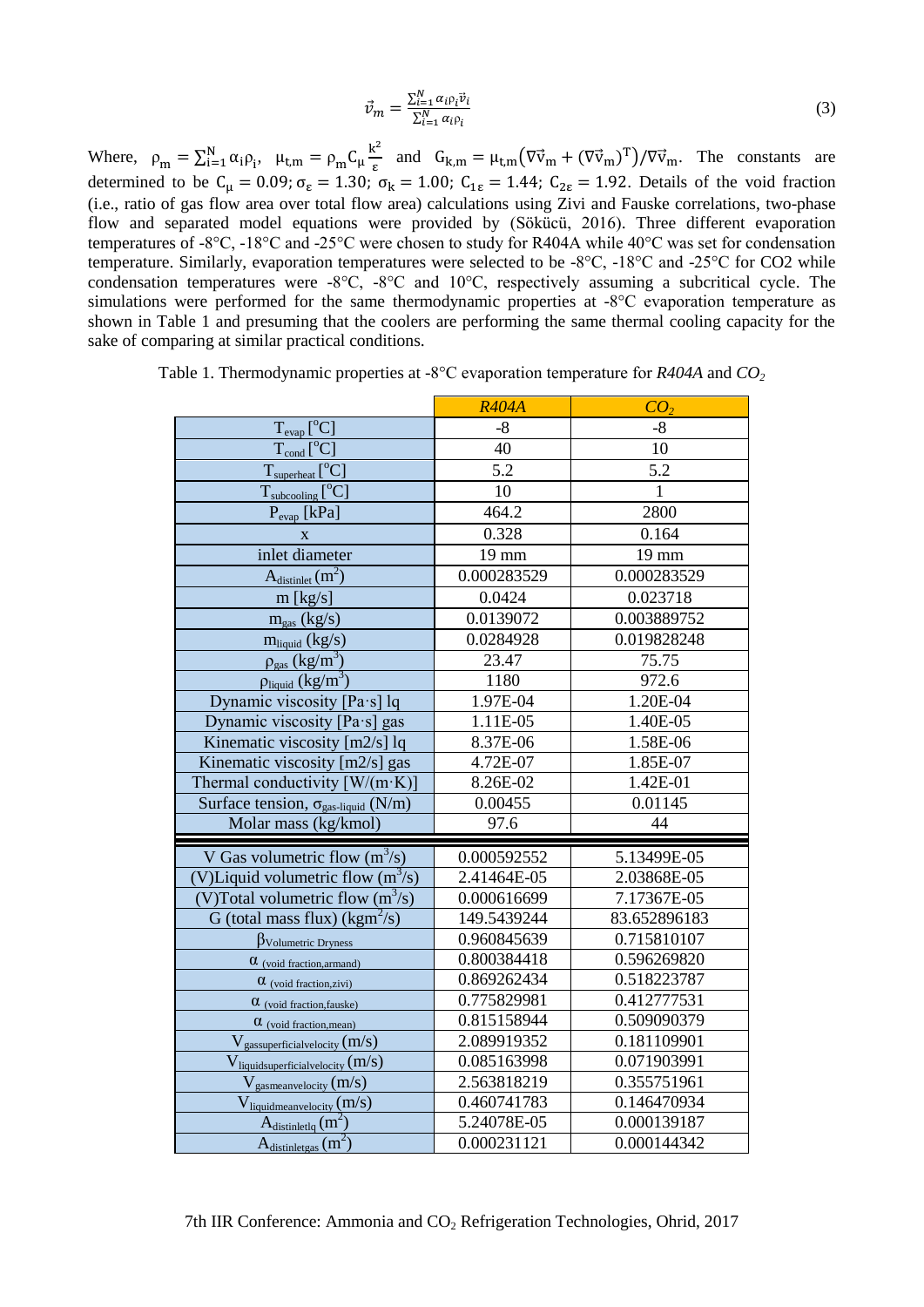# **2.3. Studied parameters in the present work**

Once a three-dimensional CFD model was produced, two different working fluids, three different evaporation temperatures and geometries were implemented to the model to evaluate the effects of working fluid and geometry differences on mass flow rate distribution at the exit tubes of an evaporator distributor. Specifically, R404A and CO2 refrigerants were defined for fluid domain of the CFD model. Three different evaporation temperatures with different mixture qualities were identified at the nozzle exit to determine how liquid and vapor mixture splits into the exit tubes. Lastly, distance between apex of distributor conical member and nozzle outlet was defined to be 0.01, 2.01 and 4.01 mm. However, when distance between apex of distributor conical member and nozzle outlet was varied from 0.01 to 2.01 and 4.01mm, more elements were needed to be placed into the computational domain to fill the additional volume. Briefly, 300,000 to 400,000 tetrahedral and hexahedral elements were used in mesh placement of CFD models. In the present study two different mesh structures were also employed on computational domain as shown in Figure 2.

# **2.4. Identification of evaporator distributor exits**

The outlets of the distributor exits were numbered as shown in Figure 2(c) so that mass flow rate values at the outlets can be calculated and compared with each other. Therefore, the effect of evaporation temperatures, nozzle positions and working fluids on mass flow distribution at the exit of an evaporator distributer is investigated in the present study.



# **3. RESULTS AND DISCUSSION**

In this part of the study, the numerical results are presented for two working fluids, three different evaporation temperatures and nozzle positions. Briefly, mass flow distribution characteristics of R404A and CO2 are discussed based on the evaporation temperature and nozzle geometry positions.

# **3.1. The effect of evaporation temperature on mass flow rate distribution for** *R404A*

Evaporation temperatures of -8°C, -18°C and -25°C for *R404A* were simulated for three different inlet mass flow rates, namely 0.0047, 0.0050, 0.0051 kg/s, respectively. Figure 4 shows void fractions for the same evaporation temperatures. Void fraction is being representation of vapor area to total area can influence mass flow rate distribution at the distributor exits. Void fraction in Figure 4 exhibits a decline for exit numbers 7, 8 and 9 indicating more area occupation by the liquid phase. Actually, these exit numbers were directly downward of the nozzle outlet and they were automatically exposed to the liquid phase affecting mass uniformity. In addition to void fraction, percent difference in mass flow rate was also calculated and plotted in Figure 5 to identify mass uniformity at the distributor exits. It was noted that evaporation temperature of - 8°C seems to provide most uniform mass flow rate distribution compared to -18°C and -25°C evaporation temperatures. However, percent difference in mass flow rate for three evaporation temperatures studied nearly stayed within 15% implying that evaporator distributor exits could supply acceptable mass uniformity although evaporation temperature changed from -8°C to -25°C.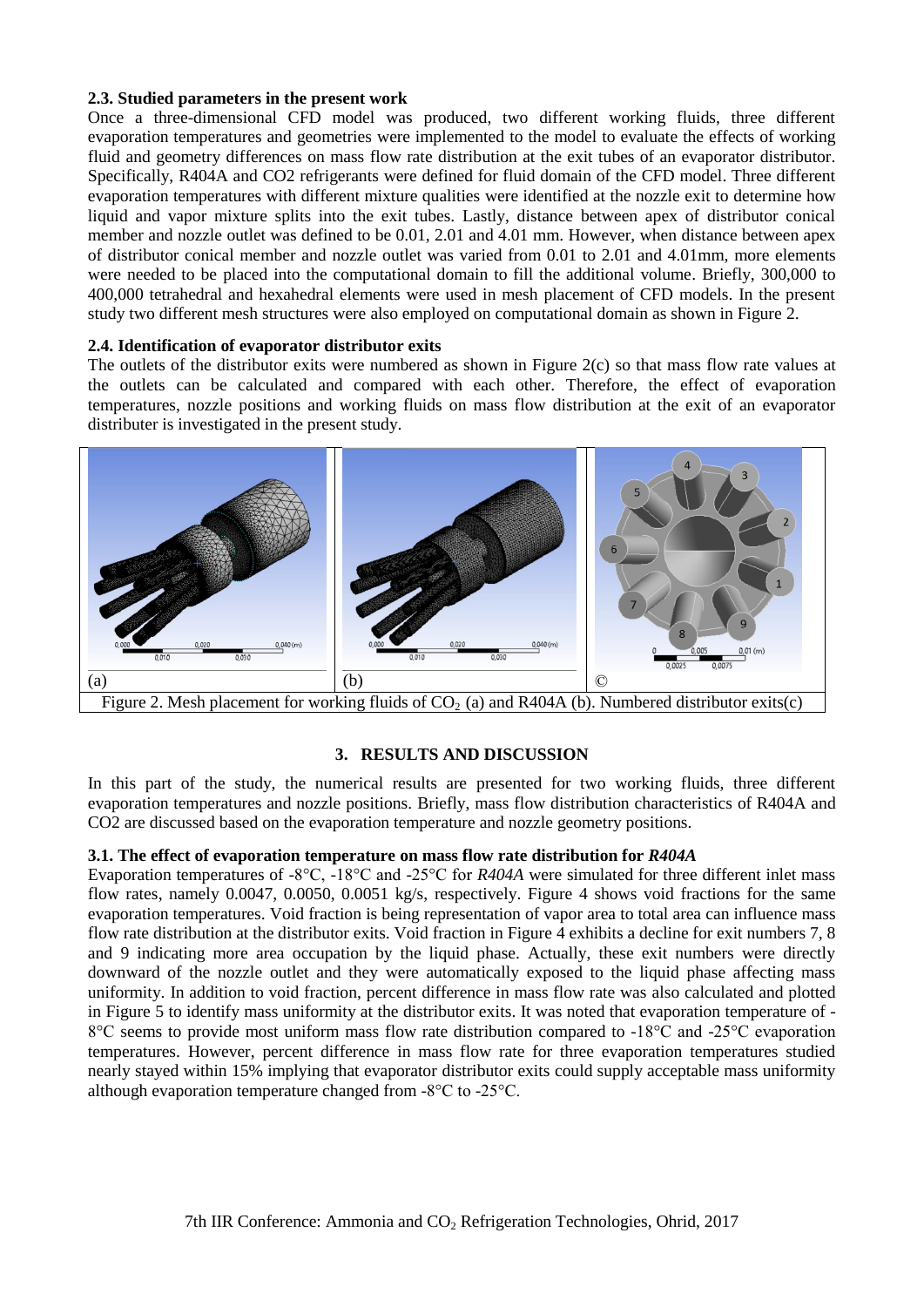

Figure 4. R404A outlet void fraction at evaporator distributor exits for evaporation temperatures of -8°C, - 18°C and -25°C (nozzle position at 0.01mm).



Figure 5. R404A % difference in mass flow rate at evaporator distributor exits for evaporation temperatures of -8°C, -18°C and -25°C (nozzle position at 0.01mm).

#### **3.2. The effect of nozzle position on mass flow rate distribution for** *R404A*

In this section of the study, distance between apex of distributor conical member and nozzle outlet was changed from 0.01 mm to 2.01 mm and 4.01 mm to understand the effect of distance on mass flow distribution at the evaporator distributor exits. Figure 6 and 7 show outlet void fraction and % difference in *R404A* mass flow rate values at evaporator distributor exits, respectively for nozzle positions of 0.01 mm, 2.01 mm and 4.01 mm. It was noted that void fraction values for exit numbers 7, 8 and 9 are significantly smaller than exit numbers of 1 thru 6. This implies that when void fraction decreases, vapor area in the mixture decreases as well and this yields increase in liquid area. Therefore, increase in % difference in mass flow rate for exit numbers of 7, 8 and 9 can be observed from Figure 7. Besides, it appears that 2.01 mm and 4.01 mm positions cause up to 40% difference in mass flow rate distribution. This may be due to fact that when distance between apex of distributor conical member and nozzle outlet is large, liquid and vapor mixture would separate from each other because of density differences and this would directly affect mass uniformity at the distributor exits.

Exit number 8 is at the bottom yielding highest deviation from averaged mass flow rate.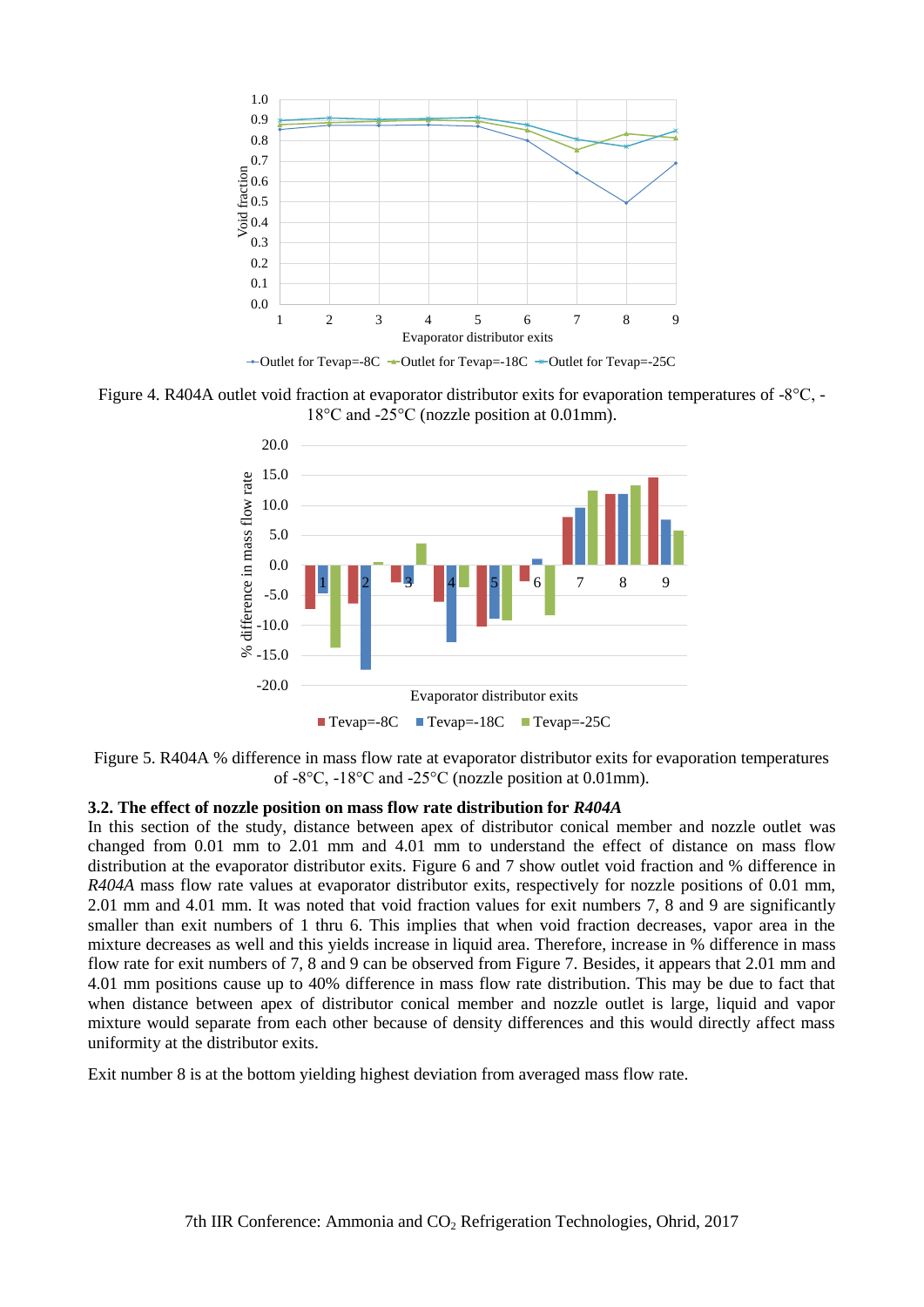

Figure 6. R404A outlet void fraction at evaporator distributor exits for nozzle positions of 0.01 mm, 2.01 mm and 4.01 mm (for evaporation at -8°C).



Figure 7. R404A % difference in mass flow rate at evaporator distributor exits for nozzle positions of 0.01 mm, 2.01 mm and 4.01 mm (for evaporation at -8°C).

# **3.3. The effect of evaporation temperature on mass flow rate distribution for**  $CO<sub>2</sub>$

In addition to R404A,  $CO_2$  was also studied in the present study to evaluate the use of a natural refrigerant on mass uniformity at the evaporator distributor. Figure 8 and 9 show outlet void fraction and % difference in  $CO<sub>2</sub>$  mass flow rate values at evaporator distributor exits, respectively for evaporation temperatures of -8 $\degree$ C, -18°C and -25°C. Outlet void fraction distribution of *CO<sup>2</sup>* was obtained quite different than that of *R404A* since outlet void fraction fluctuates between void fractions of 0.3 to 0.7 for these evaporation temperatures. Furthermore, these fluctuations in void fraction caused only 5% difference in mass flow rate at the exits except for exit number 9. This indicated that more uniform mass flow rate can be achieved when  $CO<sub>2</sub>$  is preferred to be used instead of *R404A.*



Figure 8.  $CO_2$  outlet void fraction at evaporator distributor exits for evaporation temperatures of -8°C, -18°C and -25°C (nozzle position at 0.01mm).

7th IIR Conference: Ammonia and  $CO<sub>2</sub>$  Refrigeration Technologies, Ohrid, 2017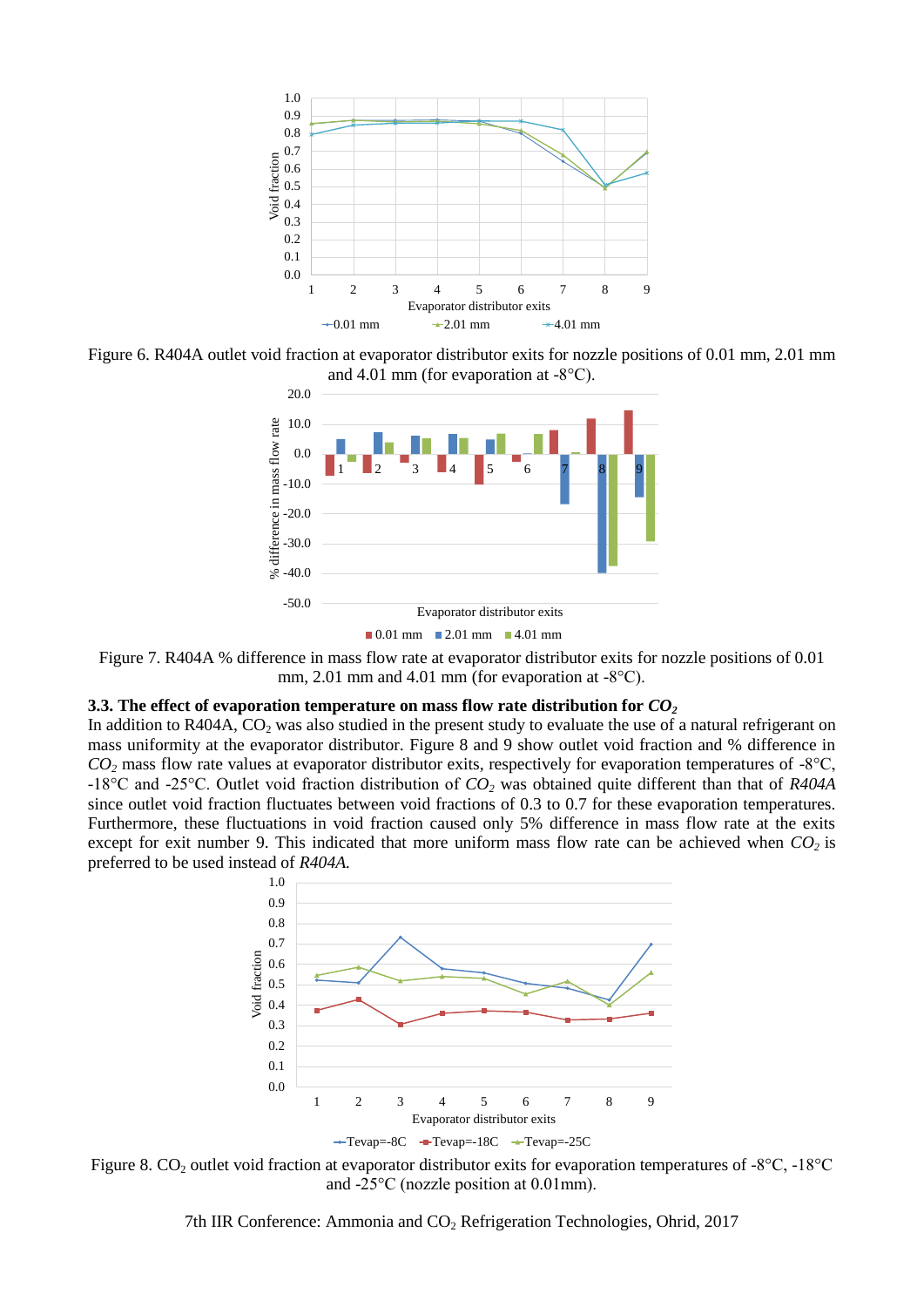

Figure 9.  $CO<sub>2</sub>$ % difference in mass flow rate at evaporator distributor exits for evaporation temperatures of -8°C, -18°C and -25°C (nozzle position at 0.01mm).

#### **3.4. The effect of nozzle position on mass flow rate distribution for** *CO<sup>2</sup>*

The effect of nozzle placement in the evaporator distributor was also evaluated for *CO2*. Figure 10 and 11 illustrate outlet void fraction and % difference in *CO<sup>2</sup>* mass flow rate values at evaporator distributor exits, respectively for nozzle positions of 0.01 mm, 2.01 mm and 4.01 mm. It was noted outlet void fraction stayed between 0.4 and 0.75 for all the nozzle positions. This variation in outlet void fraction resulted in nearly uniform mass flow rate at the evaporator distributor indicating that space variation of nozzle position had negligible influence on mass flow rate uniformity at the exits. Specifically, % difference in mass flow rate stayed less than 10% regardless of the nozzle positions.



Figure 10. CO2 outlet void fraction at evaporator distributor exits for nozzle positions of 0.01 mm, 2.01 mm and 4.01 mm (for evaporation at -8°C).



7th IIR Conference: Ammonia and CO<sub>2</sub> Refrigeration Technologies, Ohrid, 2017